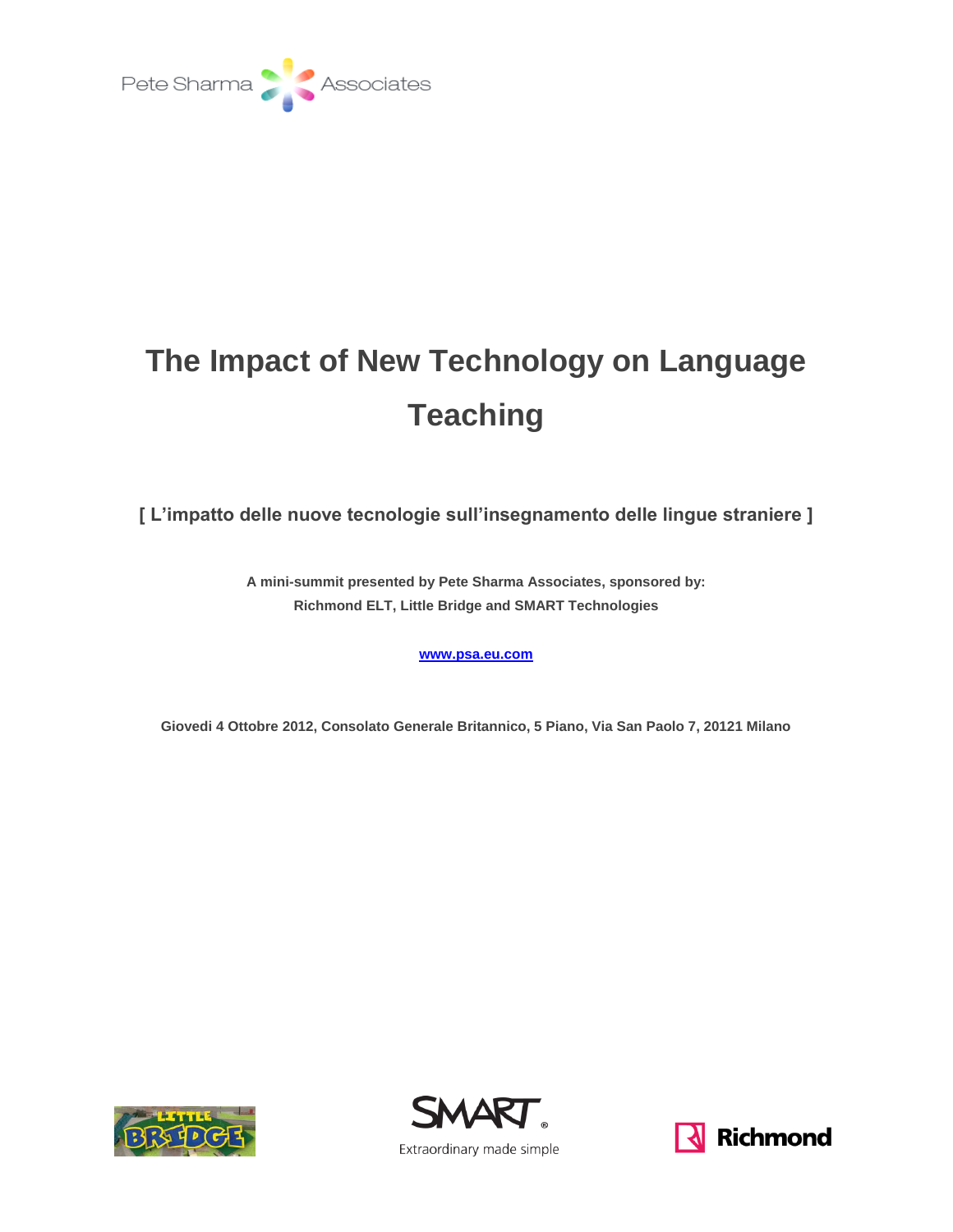

## **PROGRAMME**

- **09.15** Reception / housekeeping
- **09.30** Welcome by the British Consul-General and Director General of UK Trade & Investment
- **09.45 Keynote Presentation: New developments in Language Teaching & Learning in the Digital Age**

**Pete Sharma, Pete Sharma Associates Ltd**

Technology has changed the teaching and learning of languages. However, technology changes quickly and it is sometimes difficult for educators to follow new developments. It is not always easy to use technology well inside and outside the classroom.

In his talk today, Pete Sharma describes some of the most recent advances in new technology including m-learning, digital material, the interactive whiteboard and the virtual learning environment.

Welcome to teaching and learning in the  $21<sup>st</sup>$  century!

**10.30 Presentation #2: Convergence Luke Baxter & Cathy Smith, Richmond ELT**

> Convergence is a term that encompasses many of the most important trends in the "digital world" today. Important examples include how tools, entertainment and work have converged onto a single device, so a person can have, say, a compass, a radio and a spreadsheet on their iPad. Another example and one which is very much at the forefront of digital predictions is "the cloud", where content and computing converge and become accessible "anytime, anywhere and on any device".

> Using examples from Richmond's Digital Books and Learning Platforms, this presentation will aim to show how convergence is already affecting ELT publishing. We will see how many of the traditional components of a publisher's course offering have already converged in a Digital Book that includes the Student's Book, Teacher's Book, Workbook and Class Audio. We will also look at how students can access the Learning Platforms to play games, comment on blogs and communicate with their teacher, who in turn can assign trackable tests and homework activities.

> Finally, we will attempt to look forward and hazard some guesses as to how convergence will continue to affect ELT publishing. Can every course component converge onto a single device? Will the divide between paper and digital make any sense in the future? Will this mean the end of the printed book? Should ELT publishers view themselves solely as content providers and thus endeavour to provide this content in whatever way best suits the needs and situations of each individual customer?